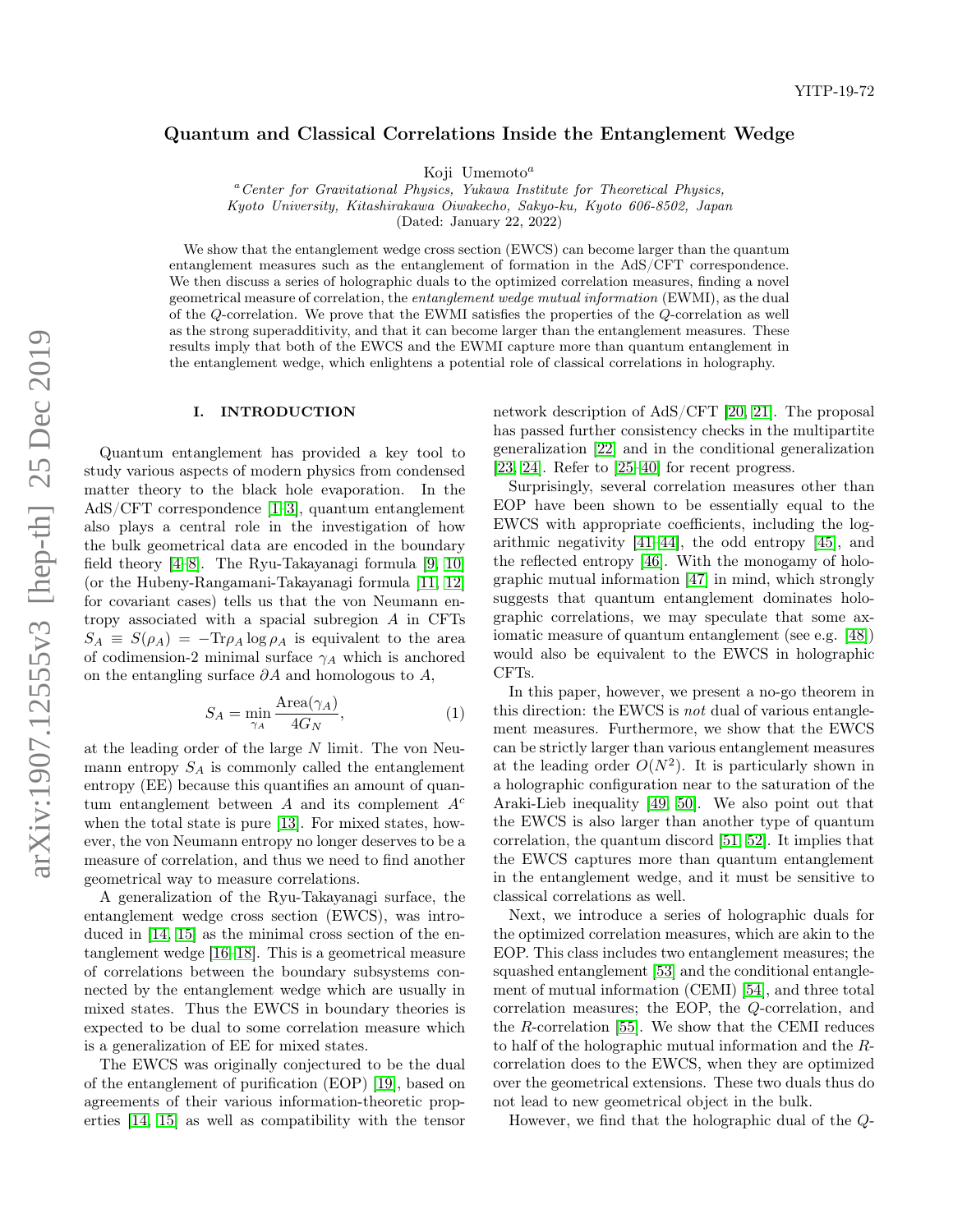correlation provides us with a new bulk measure of correlation inside the entanglement wedge, which we call the entanglement wedge mutual information (EWMI). This quantity appropriately satisfies all of the properties of the Q-correlation, as well as the strong superadditivity like the EWCS. Furthermore, we show that the EWMI can also strictly become larger than the various quantum correlation measures in the same holographic configurations. It again implies that classical correlations are included in holographic correlations and they are geometrically encoded in the entanglement wedge.

This paper is organized as follows: In section 2, we review the basic notion of the EWCS and informationtheoretic correlation measures. In section 3, we show that the EWCS is strictly larger than various measures of quantum correlation in a holographic configuration near to the saturation of the Araki-Lieb inequality. In section 4, we argue holographic duals of the optimized correlation measures, introduce the EWMI, and discuss the aspects of the EWMI. In section 5, we discuss some future problems. In the appendix, we prove new inequalities of the multipartite EOP and the multipartite EWCS, complementing the work of [\[22\]](#page-11-6).

Note: We became aware that an independent work [\[56\]](#page-11-24) which partially overlaps with the present paper will appear soon.

### II. PRELIMINARIES

### A. Entanglement Wedge Cross Section

In the present paper we deal with static spacetime for simplicity (a generalization to non-static spacetime is straightforward using the HRT-formula [\[11,](#page-10-6) [12\]](#page-10-7) instead of the RT-formula). The boundary subsystems are denoted by A and B and the entanglement wedge of  $AB \equiv A \cup B$ (on a canonical time slice) is denoted by  $\mathcal{M}_{AB}$  [\[16–](#page-11-1)[18\]](#page-11-2). Given an entanglement wedge  $\mathcal{M}_{AB}$ , we may define the minimal cross section as follows [\[14,](#page-10-9) [15\]](#page-11-0):

Suppose the boundary of  $\mathcal{M}_{AB}$  is divided into two "subsystems" A and B i.e.  $\partial \mathcal{M}_{AB} = \mathcal{A} \cup \mathcal{B}$  under the condition  $A = A \cup A', B = B \cup B'$ . We include the asymptotic AdS boundary and (if it exists) black hole horizon in the boundary of  $\mathcal{M}_{AB}$ . The EWCS of  $\mathcal{M}_{AB}$ ,  $E_W(A:B)$ , is defined as the minimum of the holographic entanglement entropy  $S_A$  optimized over all possible partitions (Fig[.1\)](#page-1-0)

$$
E_W(A:B) := \min_{A:\partial \mathcal{M}_{AB} = A\cup B, A\subset A, B\subset B} S_A \qquad (2)
$$

<span id="page-1-1"></span>
$$
= \min_{\gamma_A} \frac{\text{Area}(\gamma_A)}{4G_N},\tag{3}
$$

where  $\gamma_A$  is the RT-surface of A. It gives a generalization of [\(1\)](#page-0-0) for mixed states in the sense that  $\gamma_A$  reduces to the usual RT-surface when  $\rho_{AB}$  is a pure state. The EWCS



<span id="page-1-0"></span>Figure 1. The EWCS (red dashed lines) on a time slice of the entanglement wedge.

always satisfies the inequalities  $\frac{1}{2}I(A : B) \leq E_W(A)$ :  $B) \leq \min\{S_A, S_B\}$ , where  $I(A : B) \coloneqq S_A + S_B - S_{AB}$ is the mutual information. The above definition can be generalized to n-partite subsystems [\[22\]](#page-11-6). Remarkably, the EWCS can be regarded as a generalization of the area of a wormhole horizon in the canonical purification [\[46\]](#page-11-14).

# B. Information-theoretic Correlation Measures

The EWCS was originally conjectured to be dual to the entanglement of purification (EOP) at the leading order  $O(N^2)$ . The EOP is defined for a bipartite state  $\rho_{AB}$  by [\[19\]](#page-11-3)

<span id="page-1-2"></span>
$$
E_P(A:B) := \min_{|\psi\rangle_{AA'BB'}} S_{AA'} = \frac{1}{2} \min_{|\psi\rangle_{AA'BB'}} I(AA':BB'),
$$
\n(4)

where the minimization is performed over all possible purifications. The information-theoretic properties of EOP [\[19,](#page-11-3) [57\]](#page-11-25) are proven for the EWCS geometrically, including the multipartite cases [\[22\]](#page-11-6). Moreover, the surface/state correspondence of the tensor network description [\[21\]](#page-11-5) allows us to find a heuristic derivation of  $E_W = E_P$  [\[14\]](#page-10-9).

The EOP, the mutual information, the Q-correlation and R-correlation [\[55\]](#page-11-23) (which will be defined in the section [IV\)](#page-4-0) are monotonically non-increasing under local operations (LO), but may increase by classical communication (CC). We call such non-negative quantities on  $\rho_{AB}$ as (bipartite) total correlation measures. On the other hand, entanglement measures are defined by monotonicity under LOCC. There is a class of entanglement measures which satisfy additional axioms such as asymptotic continuity, which we call (bipartite) axiomatic entanglement measures (see e.g. [\[48\]](#page-11-16)). There are various choices of additional axioms one can impose. In what follows we make a somewhat minimal requirement motivated by the uniqueness theorem [\[13\]](#page-10-8): They coincide with EE for pure states. This may be regarded as a normalization condition for different measures. Such a class includes, for instance, the distillable entanglement  $E_D$  [\[58,](#page-12-0) [59\]](#page-12-1), the squashed entanglement  $E_{sq}$  [\[53,](#page-11-21) [60\]](#page-12-2), the conditional entanglement of mutual information  $E_I$  [\[54\]](#page-11-22), the relative entropy of entanglement  $E_{RE}$  [\[61\]](#page-12-3), the entanglement cost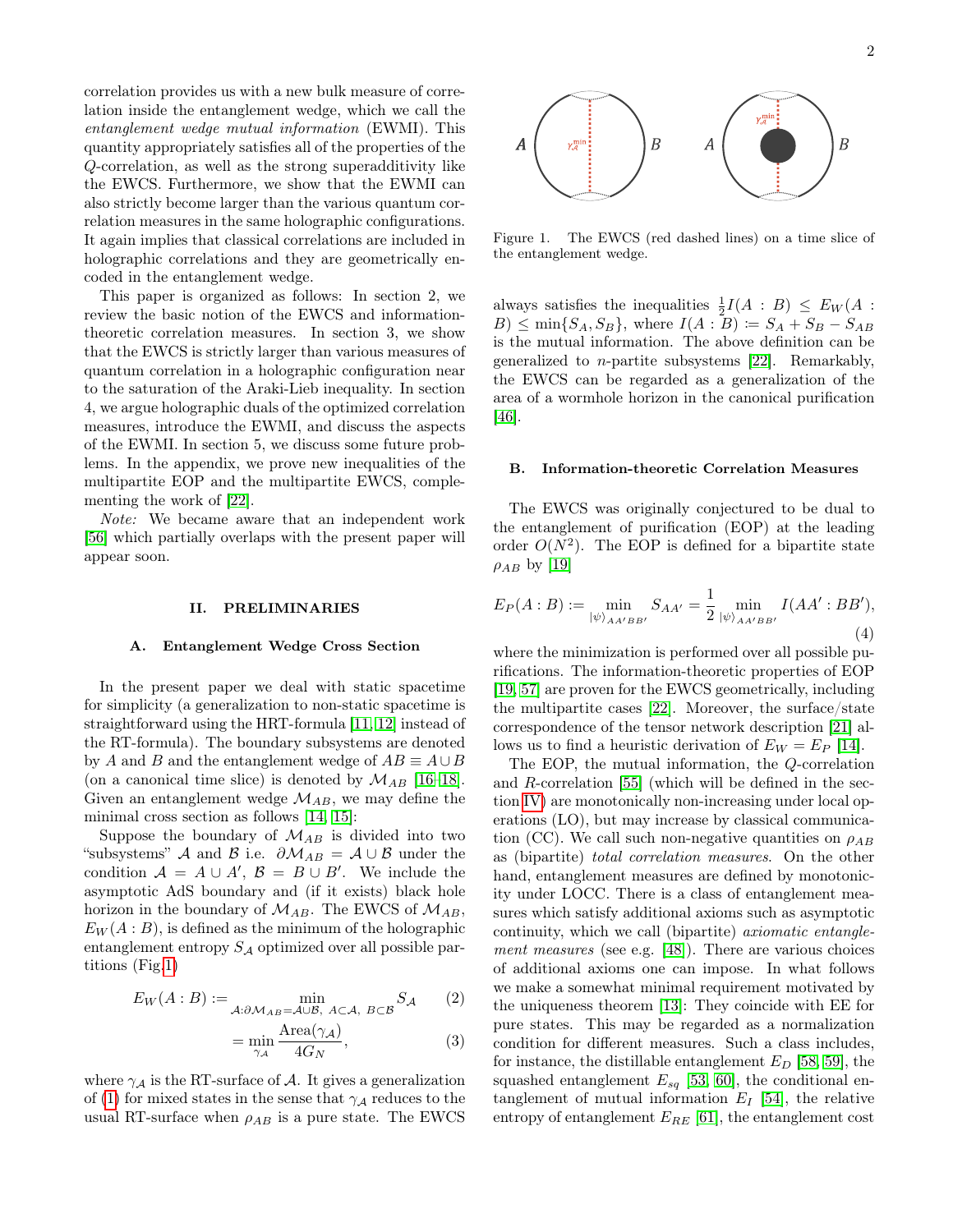

<span id="page-2-0"></span>Figure 2. A holographic configuration for which the Araki-Lieb inequality is saturated  $S_A + S_{AB} = S_B$ .

 $E_C$  [\[58,](#page-12-0) [62\]](#page-12-4), and the entanglement of formation  $E_F$  [\[58\]](#page-12-0). There is another measure of quantum correlation, called the quantum discord  $D$  [\[51,](#page-11-19) [52\]](#page-11-20). It captures wider types of quantum correlation than quantum entanglement, and coincides with EE for pure states.

# III. EWCS IS NOT DUAL OF AXIOMATIC ENTANGLEMENT MEASURES

First of all, we can use the generic upper bounds  $E_D, E_{sa}, E_I, E_{RE}, D \leq I$  to exclude  $E_D, E_{sa}, E_I, E_{RE}$ and D as a dual candidate of  $E_W$ , since  $E_W(A : B)$  $I(A : B)$  can be observed near to the  $O(1)$  phase transition of  $I(A : B)$  [\[14\]](#page-10-9). It already gives us intuition that the entanglement (or quantum correlation) measures are usually less than the EWCS in holographic CFTs. In this way, however, we cannot exclude  $E_C$  and  $E_F$  since they may exceed  $I(A : B)$  (they can be greater than  $I(A : B)/2$  [\[63\]](#page-12-5)). In order to do that, we consider another particular holographic setup as follows.

### <span id="page-2-2"></span>A. The EWCS in the Araki-Lieb Transition

One of outstanding characteristics of holographic CFTs is the fact that the Araki-Lieb inequality,

$$
S_A + S_{AB} \ge S_B,\tag{5}
$$

can be saturated at the leading order  $O(N^2)$  in some particular configurations [\[49,](#page-11-17) [50\]](#page-11-18). It is typically realized by a subsystem A completely surrounded by sufficiently large  $B$  (Fig[.2\)](#page-2-0). Though the following discussion is valid for the more generic setups, we focus on a configuration in Poincaré AdS<sup>3</sup> with the metric

$$
ds^2 = \frac{dz^2 - dt^2 + dx^2}{z^2}.
$$
 (6)

Suppose the subsystems A and B are given by  $A =$ [-a, a],  $B = [-b, -a] \cup [a, b] \equiv B_1 \cup B_2$  for 0 < a < b w.l.o.g. We also define the relative size of subsystems by  $p \equiv \frac{a}{b}$  for  $p \in (0,1)$ . The mutual information  $I(A : B)$ 



<span id="page-2-1"></span>Figure 3. The two configurations of the EWCS  $E_W(A)$ :  $B = E_W(A : B_1 B_2)$ , denoted by the orange dashed line, for the symmetric setup in the Poincaré AdS3. The left (right) configuration is preferred when the relative size  $p < p_{\text{EW}}^*$  ( $p >$  $p_{\text{EW}}^*$ ). The primed symbols allocated on the upper semi-circle denote the partition in [\(3\)](#page-1-1) with  $\mathcal{A} = A \cup A'$  and  $\mathcal{B} = B_1 \cup$  $B_2 \cup B'_1 \cup B'_2.$ 

exhibits a phase transition due to that of  $S_B = S_{B_1B_2}$ depending on the relative size  $p$ . The connected phase  $I(B_1 : B_2) > 0$  is preferred if p is small, and the disconnected phase  $I(B_1 : B_2) = 0$  is if it is large. Thus  $I(A:B)$  can be computed as

$$
I(A:B) = S_A + S_B - S_{AB}
$$
  
= 
$$
\min\left\{\frac{2c}{3}\log\frac{2a}{\epsilon}, \frac{2c}{3}\log\frac{\sqrt{a/b}(b-a)}{\epsilon}\right\},
$$
 (7)

where  $c$  is the central charge of holographic 2d CFTs and  $\epsilon$  is the UV cutoff. It is divergent since we are taking the adjacent limit. The phase transition point of  $I(A : B)$ can be read off as

$$
p_{\rm MI}^* \equiv \frac{a_{\rm MI}^*(b)}{b} = 3 - 2\sqrt{2}.
$$
 (8)

The Araki-Lieb inequality is saturated for  $0 < p < p_{\text{MI}}^*$ but not for  $p_{\text{MI}}^* < p < 1$ .

The EWCS also exhibits a phase transition depending on the relative size of  $A$  (Fig[.3\)](#page-2-1). The formula for the EWCS in Poincaré  $AdS_3$  is given in [\[14\]](#page-10-9) by

$$
E_W = \min\{S_A, 2E_W(AB_1 : B_2)\}\
$$
  
= 
$$
\min\{\frac{c}{3}\log\frac{2a}{\epsilon}, \frac{c}{3}\log[\frac{b^2 - a^2}{b\epsilon}]\}.
$$
 (9)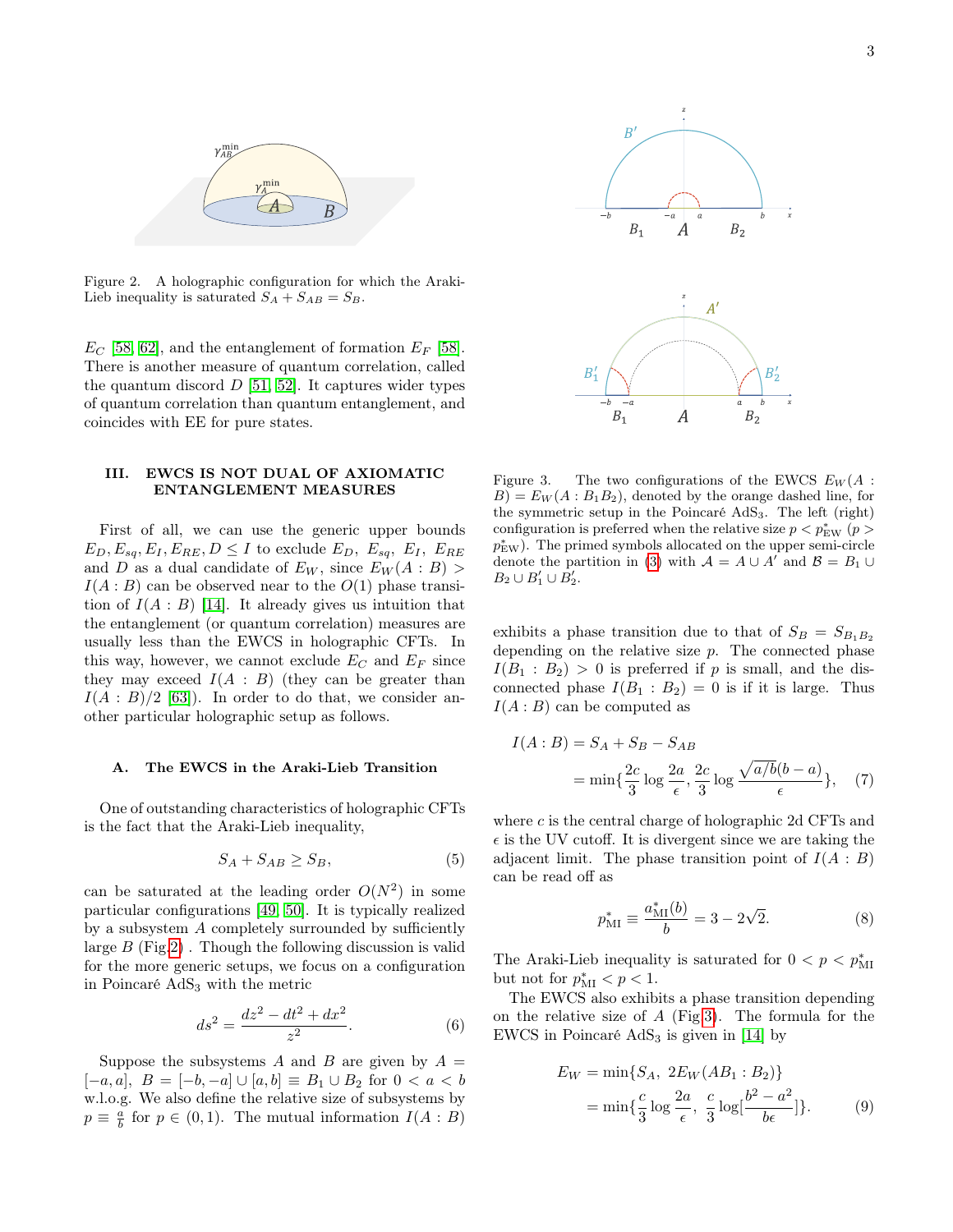

<span id="page-3-0"></span>Figure 4. Half of the mutual information and the EWCS for the Araki-Lieb transition (normalized by subtracting  $S_{AB}$ ).

The phase transition of EWCS therefore happens at

$$
p_{\text{EW}}^* \equiv \frac{a_{\text{EW}}^*(b)}{b} = \sqrt{2} - 1. \tag{10}
$$

The phase transition points of the mutual information and the EWCS do not match, and the strict inequality  $p_{\text{MI}}^* < p_{\text{EW}}^*$  holds (Fig[.4\)](#page-3-0). This means that the EWCS saturates its upper bound  $E_W(A : B) = S_A$  while the Araki-Lieb inequality is *not* saturated for  $p \in (p_{\text{MI}}^*, p_{\text{EW}}^*)$ . This observation provides us a crucial benchmark: A correlation measure  $E$  can not be dual to the EWCS if  $E(A:B) = S_A$  automatically implies the saturation of the Araki-Lieb inequality  $S_A + S_{AB} = S_B$ .

The Araki-Lieb inequality is also holographically saturated in the global BTZ black hole

$$
ds^{2} = \frac{f^{-1}(z)dz^{2} - f(z)dt^{2} + dx^{2}}{z^{2}},
$$
 (11)

$$
f(z) = 1 - \frac{z^2}{z_H^2},\tag{12}
$$

with the inverse temperature  $\beta = 2\pi z_H$  and the periodic boundary condition  $x \approx x + 2\pi$ . We choose  $A = \{-l/2, l/2\}$  for  $l \in (0, \pi)$  and B as the reminder. It exhibits the Araki-Lieb saturation when the size of A is small enough. We find the phase transition points (see e.g. [\[14,](#page-10-9) [15,](#page-11-0) [49\]](#page-11-17))

$$
l_{\text{MI}}^*(z_H) = \pi - z_H \log \cosh(\frac{\pi}{z_H}),\tag{13}
$$

$$
l_{\text{EW}}^*(z_H) = 2z_H \log(1 + \sqrt{2}).\tag{14}
$$

This leads to  $l_{\text{MI}}^*(z_H) < I_{\text{EW}}^*(z_H)$  for any  $z_H > 0$ , which confirms the above conclusion.

### B. The Axiomatic Entanglement Measures and the Araki-Lieb Saturation

We can now cite the following fact: the entanglement of formation saturates its upper bound  $E_F(A:B) \leq S_A$ if and only if the Araki-Lieb inequality is saturated [\[64\]](#page-12-6). This immediately means that  $E_F$  is not dual of  $E_W$  from the above observation. Furthermore, this statement can be generalized to other measure  $E$  which satisfies (i) the

monotonicity  $E(A:B_1B_2) \geq E(A:B_1)$ , (ii)  $E(A:B)$  =  $S_A = S_B$  for pure states, and (iii)  $E \leq E_F$ . Indeed, the saturation  $E(A : B) = S_A$  leads to  $E_F(A : B) = S_A$  from (iii), which is equivalent to the Araki-Lieb saturation. The opposite is shown by using the unique structure (up to isometries) of states which saturate the Araki-Lieb inequality [\[65\]](#page-12-7)

<span id="page-3-3"></span>
$$
\rho_{AB} = |\psi\rangle \langle \psi|_{AB_L} \otimes \rho_{B_R}, \tag{15}
$$

where the Hilbert space of B is decomposed into  $\mathcal{H}_B =$  $\mathcal{H}_{B_L} \otimes \mathcal{H}_{B_R}$ . This form with (i) and (ii) leads to the saturation by  $S_A \geq E(A : B_L B_R) \geq E(A : B_L) = S_A$ . This class of correlation measures especially includes the entanglement cost  $E_C$ , and the other entanglement measures mentioned at the beginning of this section as well. Thus we can also exclude  $E_C$  and the other measures as a dual candidate of  $E_W$ .

In addition, it also means that this class of entanglement measures must be *strictly less* than  $E_W$  for the states of  $p \in (p_{\text{MI}}^*, p_{\text{EW}}^*)$ . Since there seems to be no reason to believe that these states are singular among the holographic states, we argue that the EWCS is generically larger than these entanglement measures in holographic CFTs (unless the Araki-Lieb inequality is saturated).

### C. Interpretation from the Holographic Entanglement of Purification

By contrast, the EOP evades the above criteria since (iii) does not hold, and still deserves consideration as a possible dual of the EWCS. In addition, there exists a class of states for which  $E_P(A : B) = S_A$ , but the Araki-Lieb inequality is not saturated [\[66\]](#page-12-8). Similarly, the logarithmic negativity, the odd entropy, and the reflected entropy do not satisfy (iii), and we expect that they also coincide with  $S_A$  with an appropriate coefficient for some mixed states without the Araki-Lieb saturation.

Furthermore, we can understand the behavior of the EWCS through the Araki-Lieb transition based on the surface/state correspondence. First, we note a remarkable equality which holds after the phase transition  $p >$  $p_{\text{EW}}^*$ 

<span id="page-3-1"></span>
$$
E_W(A:B_1B_2) = E_W(AB_1:B_2) + E_W(AB_2:B_1). \tag{16}
$$

This equation can be explained as follows: the two configurations  $p > p_{\text{EW}}^*$  and  $p < p_{\text{EW}}^*$  are equivalent to whether the correlation  $I(\mathcal{B}_1 : \mathcal{B}_2)$  vanishes or not. For  $p > p_{\text{EW}}^*$ , we see  $I(\mathcal{B}_1 : \mathcal{B}_2) = 0$ , and it immediately leads to the unique form (up to isometries on  $\mathcal{H}_A$ ) of any purification [\[67\]](#page-12-9)

<span id="page-3-2"></span>
$$
|\psi\rangle_{\mathcal{AB}_1\mathcal{B}_2} = |\phi^1\rangle_{\mathcal{AB}_1} \otimes |\phi^2\rangle_{\mathcal{AB}_2}.
$$
 (17)

This form of optimal purification, common to each of the three EWCSs, clearly establishes the equality [\(16\)](#page-3-1).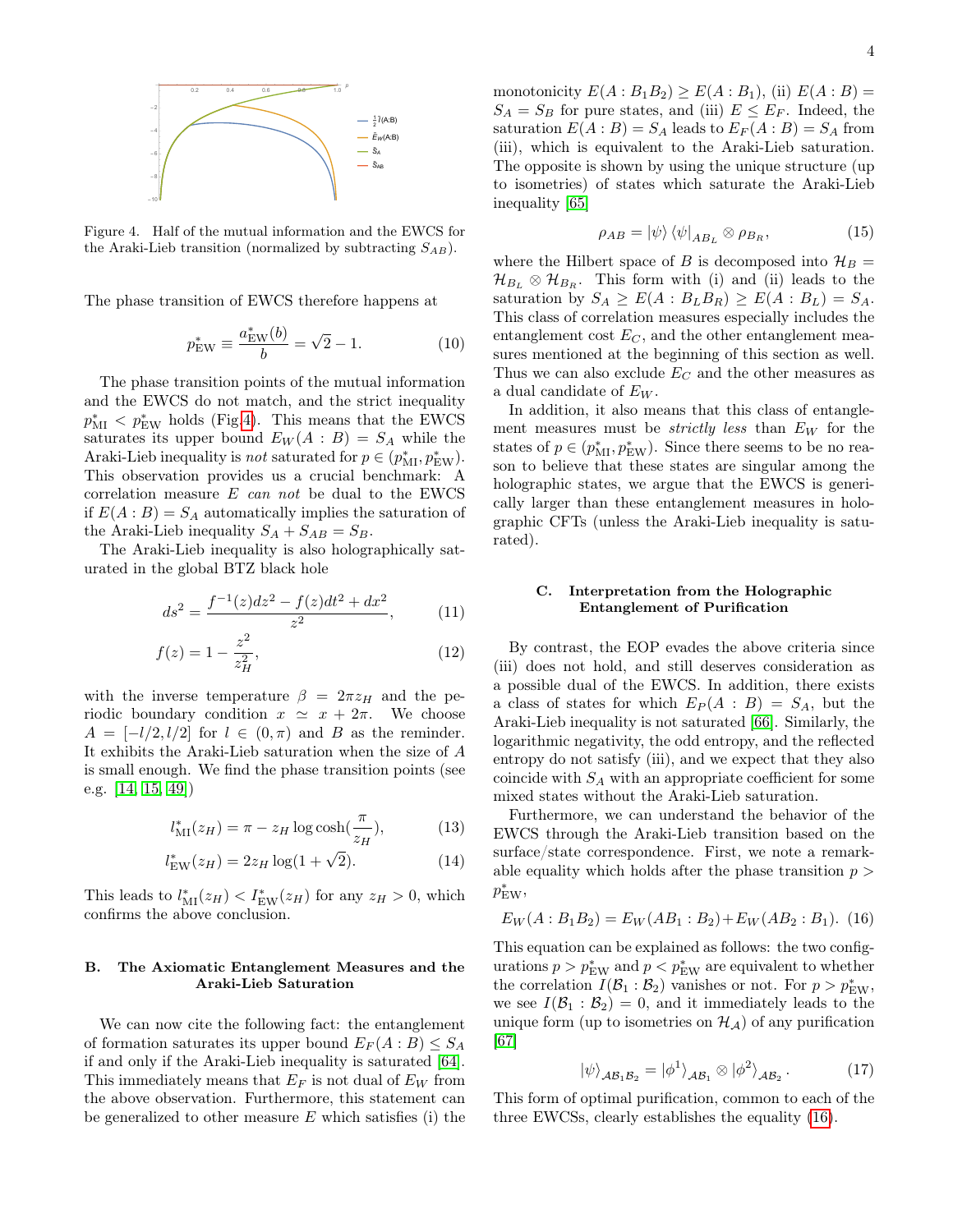On the other hand, if  $p < p_{\text{EW}}^*$ , remaining correlation  $I(\mathcal{B}_1 : \mathcal{B}_2) > 0$  will drastically change the structure of purifications from [\(17\)](#page-3-2). In this case, the optimal purification would be simply given by the standard purifica-tion [\[19\]](#page-11-3) i.e. setting  $A'$  as empty. In this sense, the phase transition point  $p_{\text{EW}}^*$  is thus understood as a point at which the standard purification switches with the decoupled purification [\(17\)](#page-3-2) as the optimal purification.

# <span id="page-4-0"></span>IV. HOLOGRAPHIC DUALS OF THE OPTIMIZED CORRELATION MEASURES

We observed that the EWCS can not be the dual of any axiomatic entanglement measures. Then a natural question is as follows: Is there any axiomatic entanglement measure which deserves a geometrical dual?

### A. Holographic Dual of the Optimized Entanglement Measures

Here we discuss two possible candidates: the squashed entanglement  $E_{sq}$  [\[53\]](#page-11-21) and the conditional entanglement of mutual information  $E_I$  [\[54\]](#page-11-22). Their definitions are reminiscent of the EOP [\(4\)](#page-1-2). The squashed entanglement is defined as

$$
E_{sq}(A:B) := \frac{1}{2} \min_{\rho_{ABE}} I(A:B|E)
$$
 (18)

$$
= \frac{1}{2}I(A:B) - \frac{1}{2} \max_{\rho_{ABE}} I_3(A,B,E), \quad (19)
$$

where  $\rho_{ABE}$  is an extension such that  $\text{Tr}_{E}\rho_{ABE} = \rho_{AB}$ , and  $I_3(A, B, C) = S_A + S_B + S_C - S_{AB} - S_{BC} - S_{CA} +$  $S_{ABC}$  is the tripartite information.

We now impose a crucial assumption to find a possible geometrical dual of  $E_{sq}$ : Performing the minimization over a class of extensions which have classical geometrical duals, is sufficient to achieve the minimum. It implies that the monogamy of mutual information  $I_3(A, B, E) \leq$ 0 [\[47\]](#page-11-15) must hold for the extensions  $\rho_{ABE}$ . A holographic dual of the squashed entanglement is then given by half of the holographic mutual information [\[47\]](#page-11-15),

<span id="page-4-1"></span>
$$
E_{sq}(A:B) = \frac{1}{2}I(A:B). \tag{20}
$$

This is achieved by a trivial extension  $E = \emptyset$ . This relation implies that the holographic mutual information should satisfy the properties of the squashed entanglement, such as the monogamy relation  $E_{sq}(A : BC) \geq$  $E_{sq}(A : B) + E_{sq}(A : C)$  [\[68\]](#page-12-10) which is generically considered as a characteristic of quantum entanglement. The holographic mutual information indeed satisfies the monogamy relation as mentioned above. It is worth noting that the saturation of  $E_{sq} \leq \frac{1}{2}I$  occurs if  $\rho_{AB}$  saturates Araki-Lieb inequality, but this is not the only possibility [\[66\]](#page-12-8).

The relation [\(20\)](#page-4-1), or the monogamy property of the mutual information, suggests a striking conclusion: the mutual information captures only quantum entanglement in holography, even though it is usually a total correlation measure [\[47\]](#page-11-15).

We give support for this argument by elaborating on the conditional entanglement of mutual information  $E_I$ [\[54\]](#page-11-22). It is defined by

<span id="page-4-2"></span>
$$
E_I(A:B)
$$
  
\n
$$
:= \frac{1}{2} \min_{\rho_{ABA'B'}} (I(AA':BB') - I(A':B'))
$$
\n
$$
= \frac{1}{2}I(A:B)
$$
\n
$$
+ \frac{1}{2} \min_{\rho_{ABA'B'}} (I(AA':BB') - I(A:B) - I(A':B')),
$$
\n(22)

where  $\rho_{ABA'B'}$  is again any extension of  $\rho_{AB}$ . It is an additive measure of quantum entanglement [\[54\]](#page-11-22). Suppose the monogamy of mutual information for some geometric extensions  $\rho_{AA'BB'}$  is enough to find the minimum. Then we find  $I(AA' : BB') - I(A : B) - I(A' : B') \ge$  $I(A : B') + I(B : A') \geq 0$ , which leads to the holographic dual of the CEMI as half of the holographic mutual information (with a trivial extension  $A'B' = \emptyset$ )

$$
E_I(A:B) = \frac{1}{2}I(A:B).
$$
 (23)

It again implies that the holographic mutual information only captures quantum entanglement. This is in contrast to the EWCS which still captures classical correlations in holography. Indeed, it was pointed out in [\[32\]](#page-11-26) that the EOP could be more sensitive to classical correlations than the mutual information.

These proposals about  $E_{sq}$  and  $E_I$  are obviously consistent with the Araki-Lieb transition discussed above, since the holographic dual of  $E_{sq}$  and  $E_I$  would be the holographic mutual information itself.

We emphasize the fact that two differently defined measures of entanglement reduce to the same quantity  $\frac{1}{2}I$  in holography. To our knowledge, there seems to be no obstruction to speculate that the other entanglement measures such as  $E_C$  and  $E_F$  also coincide with  $\frac{1}{2}I$ . We leave investigating their holographic duals as an interesting future work.

# B. Holographic Duals of the Optimized Total Correlation Measures

All of the correlation measures  $E_P$ ,  $E_{sq}$ ,  $E_I$  are defined as the minimum of a linear combination of von Neumann entropies over all possible purifications or extensions. This class of correlation measures is called the optimized correlation measures [\[55\]](#page-11-23). There are two other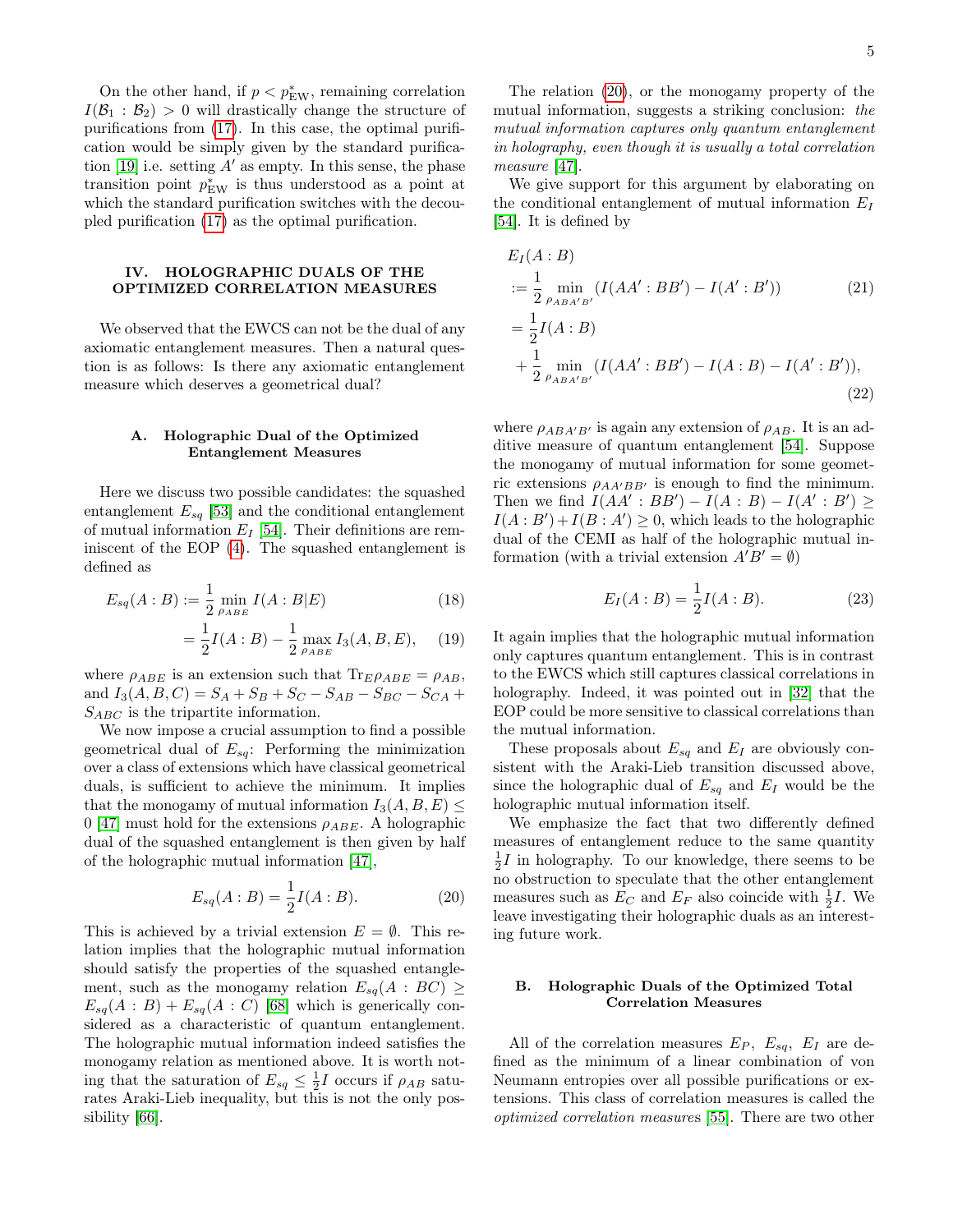such measures, the Q-correlation and the R-correlation, introduced in [\[55\]](#page-11-23)

$$
E_Q(A:B) := \frac{1}{2} \min_{\rho_{ABE}} (S_A + S_B + S_{AE} - S_{BE})
$$
 (24)

$$
\equiv \min_{\rho_{ABE}} f^Q(A, B, E). \tag{25}
$$

$$
E_R(A:B) := \frac{1}{2} \min_{\rho_{ABE}} (S_{AB} + 2S_{AE} - S_{ABE} - S_E) \tag{26}
$$

$$
\equiv \min_{\rho_{ABE}} f^R(A, B, E). \tag{27}
$$

The symmetry between  $A$  and  $B$  becomes obvious in the equivalent expression in terms of purifications  $(E \equiv A')$ ,

$$
E_Q(A:B)
$$
  
=  $\frac{1}{2} \min_{|\psi\rangle_{AA'BB'}} (S_A + S_B + \frac{S_{AA'} + S_{BB'} - S_{BA'} - S_{AB'}}{2})$   
(28)

$$
\equiv \min_{|\psi\rangle_{AA'BB'}} f^Q(A, A', B, B'). \tag{29}
$$

$$
= \frac{1}{2} \min_{|\psi\rangle_{AA'BB'}} (S_{AB} + S_{AA'} + S_{BB'} - S_{A'} - S_{B'}) \quad (30)
$$

 $E_R(A:B)$ 

$$
\equiv \min_{|\psi\rangle_{AA'BB'}} f^R(A, A', B, B'). \tag{31}
$$

The Q-correlation and the R-correlation are nonincreasing under local operations, but not necessarily under LOCC. They satisfy the inequality [\[55\]](#page-11-23)

<span id="page-5-3"></span>
$$
\frac{1}{2}I \le E_Q, E_R \le E_P. \tag{32}
$$

We note a close relationship between the R-correlation and the CEMI, which is clear from the following expression of  $E_R$ 

$$
E_R(A:B) = \frac{1}{2} \min_{|\psi\rangle_{AA'BB'}} (I(AA':BB') - I(A':B')).
$$
\n(33)

It is similar to the CEMI [\(21\)](#page-4-2), though the minimization of the CEMI is performed over all possible extensions.

#### The Holographic Counterparts

Here we investigate holographic duals of the Qcorrelation and the R-correlation. The definition of the holographic dual candidate of  $E_Q$  is stated as follows (we focus on static geometries):

Given an entanglement wedge  $\mathcal{M}_{AB}$ , divide its boundary into  $\partial \mathcal{M}_{AB} = \mathcal{A} \cup \mathcal{B}$  so that  $\mathcal{A} = A \cup A'$  and  $\mathcal{B} = B \cup B'$ . Then minimize the combination of holographic entanglement entropy  $f^Q(A, A', B, B')$  over all possible partitions. We define the minimum as the entanglement wedge mutual information (EWMI), denoted by  $E_M$ 



<span id="page-5-0"></span>Figure 5. The entanglement wedge mutual information  $E_M$ in the entanglement wedge. In the above picture,  $E_M$  is given by the area of red codimension-2 surfaces subtracted by the area of blue codimension-2 surface (divided by  $2.4G_N$ ), which may be understood as the mutual information  $\frac{1}{2}I(A : M)$ . The symmetry  $E_M(A : B) = E_M(B : A)$  stems from the fact that the RT-surface of  $S_{BA'}$  and  $S_{AB'}$  have the same configurations. The optimal partition  $A_M^*$  and  $B_M^*$  of the EWMI located on the RT-surface of  $S_{AB}$ , are not necessarily equivalent to these  $A_W^*$  and  $B_W^*$  of the EWCS.

$$
E_M(A:B) := \min_{A' \cup B'} f^Q(A, A', B, B').
$$
 (34)

An example of the EWMI is depicted in the Fig[.5.](#page-5-0) It may be regarded as the half of the mutual information between  $A$  (or  $B$ ) and the "subsystem" M assigned to the codimention-2 cross section of  $S_{AA'}$  (=  $S_{BB'}$ ).

Generically, the EWMI requires us to consider many complicated configurations of  $A'$  and  $B'$  in order to minimize  $f^Q$ . For some simple cases, however, such as the two disjoint intervals in  $AdS_3/CFT_2$  or the (symmetric) Araki-Lieb saturating configurations, there is an intuitive way to compute  $E_M$  owing to the symmetry of setup: Minimize (half of) the mutual information  $\max\{I(A: M), I(B: M)\}\$  over all possible choices of the cross sections,

<span id="page-5-4"></span><span id="page-5-2"></span>
$$
E_M(A:B) = \frac{1}{2} \min_M(\max\{I(A:M), I(B:M)\}), \quad (35)
$$

where M corresponds to the cross section of some partition  $A' \cup B'$ . This form also clarifies a useful relation

<span id="page-5-1"></span>
$$
I(A: M^*) = I(B: M^*), \tag{36}
$$

for at least one of the optimal cross sections  $M^*$ . Note that the optimal purification for  $E_M$  is not necessarily unique, nor does it necessarily agree with that of  $E_W$ (Fig[.5\)](#page-5-0). We will see both concrete examples in the below discussion of the Araki-Lieb transition of  $E_M$ . There is another suggestive form of  $E_M$  for these cases,

$$
E_M(A:B)
$$
  
=  $\frac{1}{2} \left[ \frac{1}{2} I(A:B) + \min_{A' \cup B'} \left( S_{AA'} + \frac{I(A:B') + I(B:A')}{2} \right) \right],$  (37)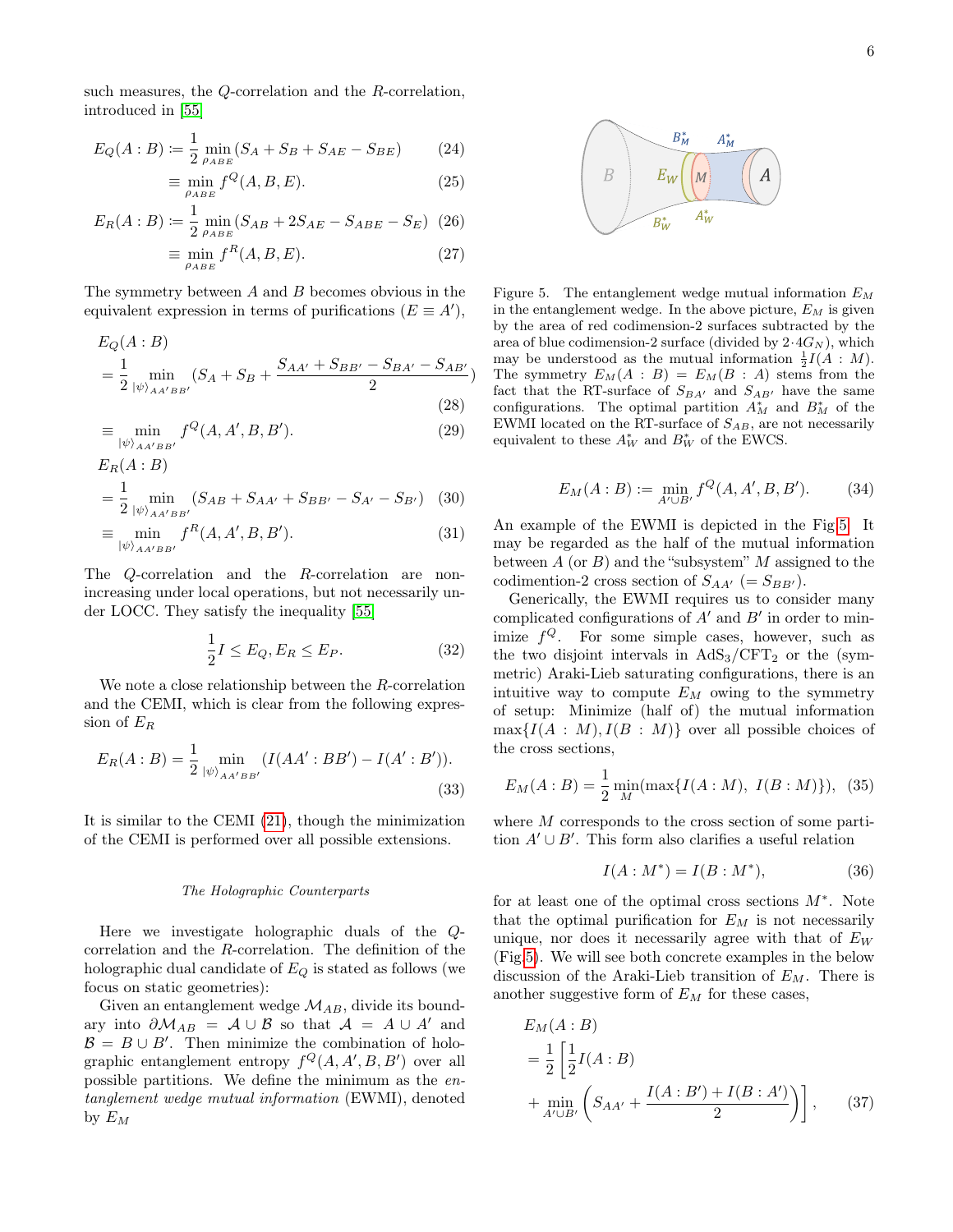where we have used  $I(A' : B') = 0$  which holds for the ancillary subsystems on the RT-surface. At least one of  $I(A : B')$  and  $I(B : A')$  must vanish at this point because the whole system is homologically trivial. Moreover, the balancing condition [\(36\)](#page-5-1) is equivalent to the condition  $I(A:B^*)=I(B:A^*)$ . Thus we can conclude that both of  $I(A : B')$  and  $I(B : A')$  should vanish for the balanced optimal partition. As a result, we reach a formula

<span id="page-6-0"></span>
$$
E_M(A:B) = \frac{1}{2} \left[ \frac{1}{2} I(A:B) + S_{AA_b^*} \right],
$$
 (38)

where  $A_b^*$  is the balanced optimal partition. We may define the deviation from the EWCS due to the balancing term  $S_{BA'}$  as

<span id="page-6-4"></span>
$$
D_b(A:B) := S_{AA_b^*} - E_W(A:B) \ge 0. \tag{39}
$$

We will check this formula [\(38\)](#page-6-0) by direct computation in the Araki-Lieb transition.

A caveat is that neither the formula [\(35\)](#page-5-2) nor [\(38\)](#page-6-0) is necessarily valid for any configurations, and there possibly exists other types of optimal configurations of  $A'$ and  $B'$  for more complicated subsystems. Indeed, for example, if we set  $|B_1| > |B_2|$  in the Araki-Lieb saturating configuration,  $E_M$  can be realized by an optimal configuration neither of  $I(A: M^*)$  nor  $I(B: M^*),$ but of a combination  $I(A : M_A^*) + I(B : M_B^*)$  where  $M_A^* \cup M_B^* = M$ . Such a configuration is not preferred for the disjoint two intervals [\[56\]](#page-11-24) nor for the symmetric Araki-Lieb configuration. This example indicates that we need to replace  $\max\{I(A: M), I(B: M)\}\$ in [\(35\)](#page-5-2) with  $\max_{M_A \cup M_B=M} \{I(A : M_A) + I(B : M_B)\}\$ in general. We leave proving or disproving it for generic configurations as an important future work.

The EWMI satisfies the properties of  $E_Q$ . For example, it can not be greater than the EWCS,

$$
E_M \le E_W,\tag{40}
$$

which must hold to be consistent with  $E_W = E_P$  from [\(32\)](#page-5-3). One can prove this inequality by drawing a picture, but an easier way is to use the von Neumann entropy to represent the corresponding geometrical areas. Suppose the optimal partition of  $E_W$  is given by  $A_W^*$  and  $B_W^*$ . Then we can show  $E_W = S_{AA_W^*} \geq \frac{1}{2}(S_A + S_B + S_{AA_W^*} (S_{BA^*_{W}}) \geq E_M$ , where we have used strong subadditivity.

Similarly,  $E_M$  can not be less than half of holographic mutual information,

$$
\frac{1}{2}I \le E_M. \tag{41}
$$

It is clear from [\(38\)](#page-6-0) as  $S_{AA_b^*} \geq E_W(A:B) \geq \frac{1}{2}I(A:B)$ B). These properties also guarantee that  $E_M(A : B) =$  $S_A = S_B$  for pure states, and that  $E_M$  vanishes if and only if  $I(A : B) = 0$  (with  $A^* = \gamma_A$  and  $B^* = \gamma_B$ ). It also shows the extensivity  $E_M(A_1 : B) \ge E_M(A_2 :$ 



<span id="page-6-1"></span>Figure 6. The extensivity  $E_M(A_1 : B) \ge E_M(A_2 : B)$ for  $A_1 \supset A_2$ . We abbreviate the B' labels. From the optimal partition  $A_1^*$  for  $A_1$ , one can induce a partition  $A_2'$  on  $\partial M_{A_2B}$  so that  $A_1^* \cap \gamma_{A_2B} = A_2' \cap \gamma_{A_2B}$ . Then  $E_M(A_1 : B) \ge$  $f^{\mathcal{Q}}(A_2, B, A'_2)$  holds due to the minimality of RT-surface, and  $f^Q(A_2, B, A'_2) \ge E_M(A_2 : B)$  is clear by definition.



<span id="page-6-2"></span>Figure 7. The  $E_M$  in the pure global  $AdS_3$  (Left) and in the global BTZ (Right) for the symmetric two disjoint intervals, in which  $E_M = \frac{1}{2}(\frac{1}{2}I + E_W)$ . In the vacuum, one can map the two disjoint subsystems into this setup by the conformal symmetry.

B) when  $A_1 \supset A_2$  (Fig[.6\)](#page-6-1). The additivity  $E_M(\rho_{A_1B_1} \otimes$  $\sigma_{A_2B_2}$ ) =  $E_M(\rho_{A_1B_1}) + E_M(\sigma_{A_2B_2})$  is also clear because the decoupled state corresponds to disjoint geometries. All of these consistent properties tempt us to propose the relation (at the leading order  $O(N^2)$ )

$$
E_Q = E_M. \tag{42}
$$

In pure  $AdS_3$ , the  $E_M$  for two disjoint intervals has a simple expression (Fig[.7\)](#page-6-2). In such cases, the optimal partition coincides with that of  $E_W$ , as it is obvious from the conformal symmetry. Thus  $E_M$  becomes just the average of  $\frac{1}{2}I$  and  $E_W$  by [\(38\)](#page-6-0),

$$
E_M(A:B) = \frac{1}{2} \left[ \frac{1}{2} I(A:B) + E_W(A:B) \right].
$$
 (43)

From this expression, we can easily confirm all of the properties of  $E_M$  mentioned above. This expression is not necessarily true in generic setups such as three or more multipartite intervals or black hole geometry.

Surprisingly, the EWMI also satisfies the strong superadditivity

<span id="page-6-3"></span>
$$
E_M(\rho_{A_1 A_2 B_1 B_2}) \ge E_M(\rho_{A_1 B_1}) + E_M(\rho_{A_2 B_2}), \quad (44)
$$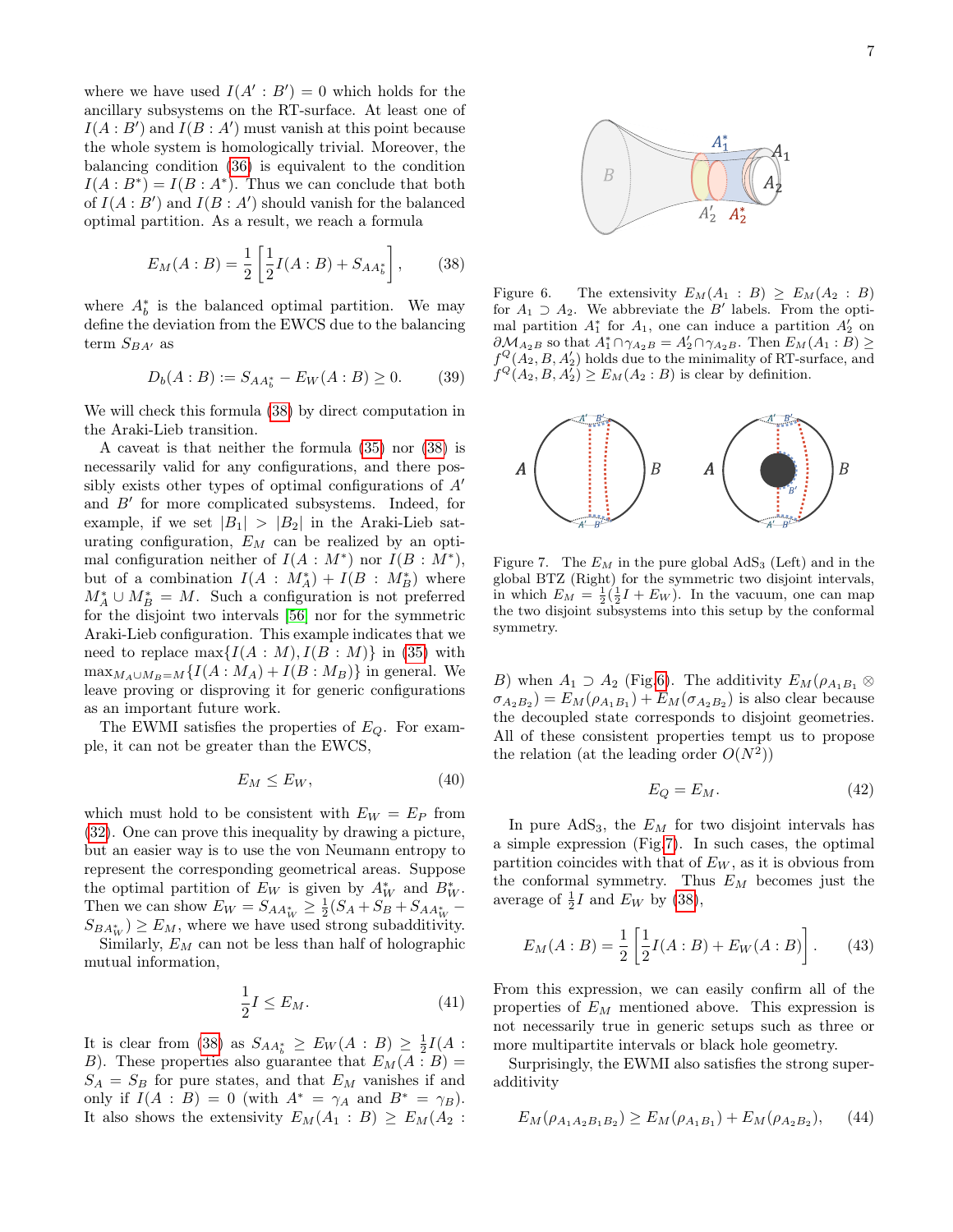

<span id="page-7-0"></span>Figure 8. A proof of the strong superadditivity for  $E_M$ . The left figure corresponds to  $E_M(\rho_{A_1A_2B_1B_2})$ , and the right one does to  $E_M(\rho_{A_1B_1}) + E_M(\rho_{A_2B_2})$ . As the total of the areas,  $(Left) \geq (Midde) \geq (Right)$  is obvious (plus sign for red and minus sign for blue).

which can be proven geometrically (Fig[.8\)](#page-7-0). It is similar to the proof of the strong superadditivity of  $E_W$  [\[14\]](#page-10-9). The relation [\(44\)](#page-6-3) is not a generic property of  $E_Q$ . Thus we may regard it as a characteristic of holographic correlations, as with the holographic entropy cone [\[47,](#page-11-15) [69–](#page-12-11)[72\]](#page-12-12).

The dual of  $E_R$  is defined in the same manner, replacing  $f^Q$  with  $f^R$  in the above procedure. However, it turns out that this definition is equivalent to that of the EWCS. It stems from the fact we implicitly used in the definition of  $E_M$  (and  $E_W$ ) that it is sufficient to consider the ancillary systems  $A'$  and  $B'$  located only on the RT-surface  $S_{AB}$  for minimization. For such subsystems we find  $I(A' : B') = S_{A'} + S_{B'} - S_{AB} = 0$ , resulting in  $E_R = E_P = E_W$  from [\(33\)](#page-5-4). We also state it as a holographic proposal

$$
E_R = E_W. \t\t(45)
$$

The additivity of the EWCS is consistent with that of the R-correlation [\[55\]](#page-11-23). The relation between  $E_R$  and  $E_I$ then gives an interesting perspective on the geometrical extensions: if only pure geometries are available, the correlations can reduce to  $E_W$  at most. If mixed geometries are also allowed, then the inaction gives a further reduction to  $\frac{1}{2}I$ .

### C. The EWMI in the Araki-Lieb Transition

Let us study  $E_M$  in the Araki-Lieb transition discussed in section [III A](#page-2-2) in detail. First, we remark that  $E_M = S_A$  should hold for  $p < p_M^*$  from the inequality  $\frac{1}{2}I \leq E_M \leq E_W$ , while it also can be checked by di-Frect computation. For  $p > p_{\text{MI}}^*$ , the situation is more complicated than  $E_W$  due to the four configurations of  $S_{AA'} - S_{BA'}$ . For simplicity, we fix the size b to unit size in the setup and always deal with the relative size  $p$  as the parameter.



<span id="page-7-1"></span>Figure 9. The two phases of  $S_{AA'}$  (top panels) and these of  $S_{BA'}$  (bottom panels). The RT-surface of  $S_{AA'}$  and  $S_{BA'}$  are denoted as red dashed lines.

The two phases of  $S_{AA'}$  and the two phases of  $S_{BA'}$ are depicted in Fig[.9.](#page-7-1) The minimal configuration depends not only on the parameter  $p$  but also on the size of A', parameterized by  $q \in (0,1)$ . We can easily find out the minimal configurations in the extremal cases: in the small A' limit  $(q \to 0)$ , the phase (A1) for  $S_{AA'}$  and the phase (B1) for  $S_{BA'}$  are preferred (recall  $I(B_1 : B_2) = 0$ for  $p > p_{\text{MI}}^*$ ). Similarly, we have the phase (A2) for  $S_{AA'}$ and the phase (B2) for  $S_{BA'}$  in the large A' limit  $(q \rightarrow 1)$ . Therefore, as we increase  $q$  from 0 to 1, we will see a phase transitions of  $S_{AA'} - S_{BA'}$  for the fixed  $p > p_{\text{MI}}^*$  in either path

$$
(I) (A1, B1) \to (A1, B2) \to (A2, B2), \tag{46}
$$

(II) 
$$
(A1, B1) \rightarrow (A2, B1) \rightarrow (A2, B2)
$$
. (47)

Note that  $S_{BA'}$  is always in (B2) regardless to q for  $p <$  $p_{\text{MI}}^*$ .

It is not hard to show that increasing  $q$  may decrease  $S_{AA'} - S_{BA'}$  only in the phase (A2, B1). In the phase  $(A1, B1)$ , changing q has no effect at all, and in the phase  $(A1, B2)$  and  $(A2, B2)$ , increasing q does increase  $S_{AA'} - S_{BA'}$ . Therefore, a nontrivial optimal partition for  $E_M$  is observed only when the phase transition follows the path (II).

With this in mind, we find the phase transition points  $q^*$  of  $S_{AA'}$  and  $S_{BA'}$  as a function of p

$$
q_{AA'}^*(p) = \frac{(1-p)^2}{4p},\tag{48}
$$

$$
q_{BA'}^*(p) = -\frac{1 - 6p + p^2}{(1 + p)^2}.
$$
 (49)

These are plotted in Fig. [10.](#page-8-0) The region  $q < q^*_{AA'}$ corresponds to the phase  $(A1)$  for  $S_{AA'}$ , and the region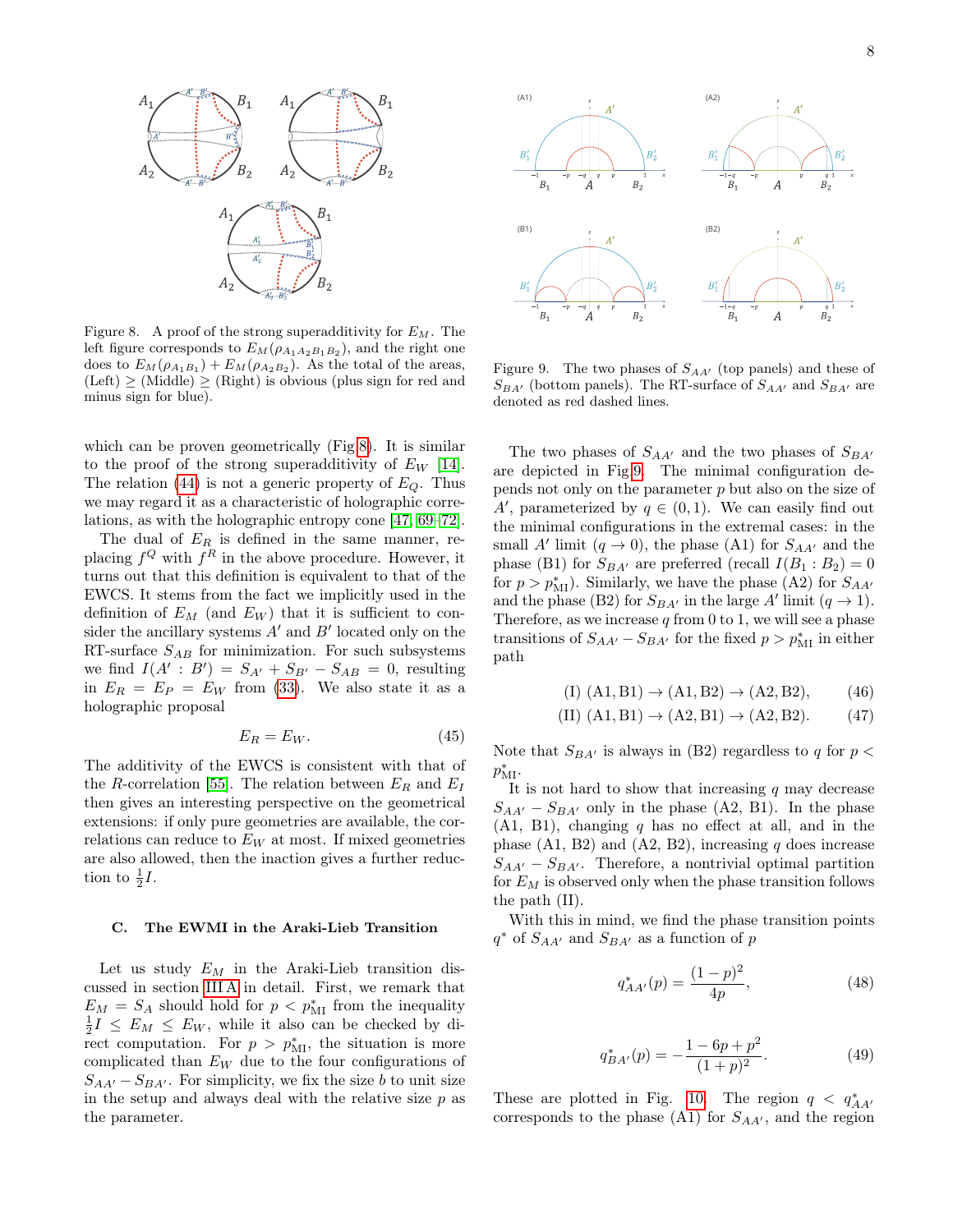

<span id="page-8-0"></span>Figure 10. The phase transition points of  $S_{AA'}$  (blue) and  $S_{BA'}$  (yellow) w.r.t. the size q. The vertical dashed lines  $S_{BA'}$  (yellow) w.r.t. the size q. The vertical dashed lines<br>denote  $p_{\text{MI}}^* = 3 - 2\sqrt{2} \simeq 0.17$  and  $p_{\text{EM}}^* = -1 + 2\sqrt{2} 2\sqrt{2-\sqrt{2}} \simeq 0.30.$ 

 $q < q_{BA'}^*$  to the phase (B1) for  $S_{BA'}$ . The phase transition of  $E_M$  happens at the crossing point  $p_{\text{EM}}^*$  at which  $q_{AA'}^*(p_{\text{EM}}^*) = q_{BA'}^*(p_{\text{EM}}^*)$  holds,

$$
p_{\text{EM}}^* = -1 + 2\sqrt{2} - 2\sqrt{2 - \sqrt{2}} \simeq 0.30. \tag{50}
$$

The ancillary system A' of any size  $q \leq q_{BA'}^*$  achieves the minimum  $E_M = S_A$  for  $p < p_{\text{EM}}^*$ . For  $p > p_{\text{EM}}^*$ , the minimum of  $S_{AA'} - S_{BA'}$  is obtained at  $q = q_{BA'}^*(p)$ .

Therefore, we have found  $E_M = S_A$  for  $p \le p_{\text{EM}}^*$ , and  $E_M = \frac{1}{2}(S_A + S_B + S_{AA^*} - S_{BA^*}) = \frac{1}{2}(S_A - S_{A^*} + S_{AA^*})$ for  $p > p_{\text{EM}}^*$ . In the latter case, the size of  $A^*$  is given by  $q_{BA'}^*(p)$ , and  $S_{AA^*}$  is in the phase (A2) and  $S_{BA^*}$  is at the phase transition point (B1)=(B2). We may compute  $S_{A^*}$ as  $S_{A^*} = \frac{1}{2}(S_A + S_{AB} - S_B)$  from the equality condition  $(B1)=(B2).$ 

After all, we obtain  $E_M$  in the Araki-Lieb transition as

$$
E_M(A:B)
$$
  
= 
$$
\begin{cases} S_A & (p < p_{\text{EM}}^*) \\ \frac{1}{2} \left[ \frac{1}{2} I(A:B) + S_{AA^*}(p, q_{BA'}^*(p)) \right] & (p > p_{\text{EM}}^*) \end{cases}
$$
, (51)

where  $S_{AA^*} \equiv S_{AA^*}(p, q_{BA'}^*(p))$  denotes a contribution from the geodesics between  $\partial A$  and  $\partial A^*$ ,

$$
S_{AA^*}(p, q_{BA'}^*(p)) = \frac{c}{3} \log \left( \frac{(1-p)(1+6p+p^2)}{4\sqrt{p}\epsilon} \right). \tag{52}
$$

This result [\(51\)](#page-8-1) confirms the shortcut formula [\(38\)](#page-6-0). Note that  $\frac{1}{2}I(A : B) = S_A$  for  $p < p_M^*$  and that the balanced optimal partition for  $p \in (p_{\text{MI}}^*, p_{\text{EM}}^*)$  is given by A' of the size  $q = q_{BA'}^*(p)$ , not the trivial partition (though it is also optimal). The balancing condition  $I(A: M^*) = I(B: M^*)$  generically corresponds to the condition  $(B1)=(B2)$ . The deviation  $(39)$  is given by

$$
D_b(p) = S_{AA^*}(p, q_{BA'}^*) - E_W(p) = \frac{c}{3} \log \frac{1 + 6p + p^2}{4\sqrt{p}(1+p)}.
$$
\n(53)

The plots of  $E_M$  and  $D_b$  are given in Fig[.11](#page-8-2) and Fig[.12.](#page-8-3)



Figure 11. The  $E_M$  for the Araki-Lieb transition (normalized by subtracting  $S_{AB}$ ).

<span id="page-8-2"></span>

<span id="page-8-3"></span>Figure 12. The deviation  $D_b$  for the Araki-Lieb transition (yellow solid line), and the  $D_b$  replaced  $E_W$  with the nonoptimal configuration in the Fig. [3](#page-2-1) (blue dashed line).

In particular, the strict inequality  $p_{\text{MI}}^* < p_{\text{EM}}^*$  indicates that  $E_M$  must be strictly greater than the axiomatic entanglement measures for  $p \in (p_{\text{MI}}^*, p_{\text{EM}}^*)$ , based on the same logic as the EWCS. One can also confirm that  $E_M$ exhibits the same kind of phase transition in the global BTZ black hole.

### V. DISCUSSION

<span id="page-8-1"></span>We have introduced a series of possible holographic duals to the optimized correlation measures. The crucial assumption for the equivalence was that the geometrical extensions are enough to achieve their minimum in holographic CFTs. They demonstrate many properties which are completely consistent with the original informationtheoretic measures.

We showed that the EWCS and the EWMI can be larger than the wide class of entanglement measures, while the holographic mutual information is not necessarily. This implies that the EWCS and the EWMI should be more sensitive to classical correlations than the holographic mutual information. Note that both of the EWCS and the EWMI satisfy the strong superaddivity, which is a weaker property of quantum entanglement than the monogamy relation (since the latter induces the former). In addition, the EOP or the reflected entropy is supposed to be more sensitive to classical correlations than the mutual information [\[32,](#page-11-26) [40\]](#page-11-10). It will be interesting future work to investigate a role of classical correla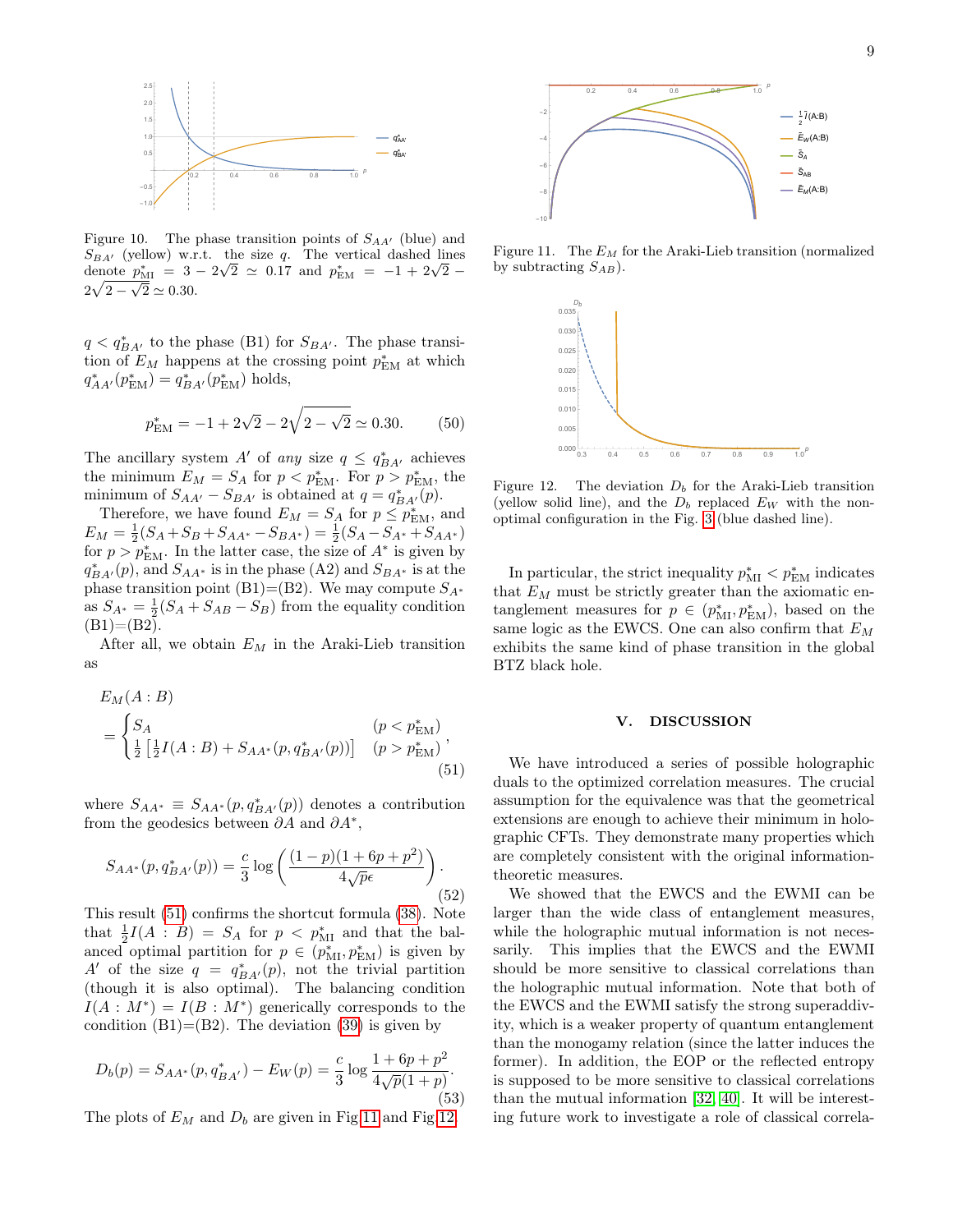tion in holographic CFTs.

There is a caveat that all of our discussions are restricted to the leading order  $O(N^2)$ . In particular, the Araki-Lieb transition relies on the property of the holographic entanglement entropy at this order. If one includes quantum corrections from bulk entanglement entropy at  $O(N^0)$  [\[73,](#page-12-13) [74\]](#page-12-14), the rigorous relation will be violated. For instance, the structure of state [\(15\)](#page-3-3) is not robust against small correction to the exact saturation [\[75\]](#page-12-15). The saturation of the EWCS or the EWMI should also be found only in the large N limit. We expect, however, that our conclusion itself still survives: the EWCS and the EWMI with some appropriate quantum corrections will still capture classical correlations.

The bit thread formalism [\[76\]](#page-12-16) has been cooperative with these holographic optimized correlation measures. The bit threads for the bipartite EWCS was discussed in [\[77–](#page-12-17)[80\]](#page-12-18) and generalized to the multipartite EWCS [\[80\]](#page-12-18). It will be interesting to seek a bit thread formalism for  $E_M$  as well. Also, a multipartite generalization of  $E_M$ would provide us a new tool to probe a specific aspect of the holographic correlations.

### Acknowledgments

We are grateful to Arpan Bhattacharyya, Souvik Dutta, Jonathan Harper, Masamichi Miyaji, Yoshifumi Nakata, Tadashi Takayanagi, and Yang Zhou for valuable comments on a draft of the present paper. We thank Jesse C. Cresswell and Massimiliano Rota for a lot of stimulating discussions which essentially motivated this work. We are grateful to "Quantum Information and String Theory 2019" at the Yukawa Institute for Theoretical Physics in Kyoto University where this work was initiated. We also thank "Gravity - New perspectives from strings and higher dimensions 2019" at the Centro de Ciencias de Benasque Pedro Pascual, where this work was completed. K.U. is supported by Grant-in-Aid for JSPS Fellows No.18J22888.

#### VI. APPENDIX

#### A. The Multipartite Generalization

In this appendix, we complement some missing pieces in the previous study [\[22\]](#page-11-6) of the multipartite generalization of the mutual information, the EOP, and the squashed entanglement as well as their holographic duals. The mutual information  $I(A : B)$  has various multipartite generalizations. One of them is called the total correlation defined by

$$
T_n(A_1 : \dots : A_n) := S(\rho_A || \rho_{A_1} \otimes \dots \otimes \rho_{A_n}) \tag{54}
$$

$$
=\sum_{i=1}^{n} S_{A_i} - S_A \tag{55}
$$

$$
= I(A_1 : A_2) + I(A_1 A_2 : A_3)
$$
  
+ ... + I(A\_1 ... A\_{n-1} : A\_n), (56)

where  $S(\rho||\sigma) = \text{Tr}\rho(\log \rho - \log \sigma)$  is the relative entropy. There is another generalization called the dual total correlation

$$
D_n(A_1: \dots: A_n) := S_{A_1 \dots A_n} - \sum_{i=1}^n S(A_i | A_1 \cdot \dots \cdot A_n)
$$
  
=  $I(A_1: A_2 \dots A_n) + I(A_2: A_3 \dots A_n | A_1)$   
+  $\dots + I(A_{n-1}: A_n | A_1 \dots A_{n-2})$ , (58)

where  $S(A|B) = S_{AB} - S_B$  is the conditional entropy and  $\vdots$  denotes the exclusion of  $A_i$ . The  $T_n$  and  $D_n$ are monotonically non-increasing under strict local operations, vanish if and only if the state is totally decoupled, and  $T_n = D_n = \sum_{i=1}^n S_{A_i}$  if the state is pure.

A multipartite generalization of the EOP [\[22,](#page-11-6) [24\]](#page-11-8) and the squashed entanglement [\[81,](#page-12-19) [82\]](#page-12-20) are given as follows:

<span id="page-9-0"></span>
$$
E_P(A_1: \dots: A_n) = \frac{1}{2} \min_{|\psi\rangle_{A_1 A'_1 \dots A_n A'_n}} T_n(A_1 A'_1: \dots: A_n A'_n).
$$
\n(59)

$$
E_{sq}(A_1 : \dots : A_n) = \frac{1}{2} \min_{\rho_{A_1 \dots A_n E}} T_n(A_1 : \dots : A_n | E),
$$
\n(60)

where  $T_n(A_1 : \cdots : A_n | E) = I(A_1 : A_2 | E) + I(A_1 A_2 :$  $A_3|E) + \cdots + I(A_1 \cdots A_{n-1} : A_n|E)$ . The multipartite EOP is monotonically non-increasing under strict local operations. The holographic dual of the multipartite EOP was proposed as the multipartite EWCS [\[22\]](#page-11-6).

We can generalize the discussion of the holographic dual of the bipartite squashed entanglement as follows. The multipartite squashed entanglement can be written as

$$
E_{sq} = \frac{1}{2}T_n(A_1 : \dots : A_n) + \frac{1}{2} \min_{\rho_{A_1 \dots A_n E}} Q_n(A : E), \tag{61}
$$

 $\sum_{i=1}^{n} I(A_i : E)$ . This can be both positive and negawhere we define  $Q_n(A; E) := I(A_1 \cdots A_n : E)$  tive in generic quantum system. In holography, however, the monogamy of mutual information implies  $Q_n \geq 0$ . For  $n = 2$ , it reproduces the non-positivity of tripartite information  $Q_2(AB; E) = I(AB : E) - I(A : E) - I(B : E)$  $E = -I_3(A : B : E) \geq 0$ . It again results in a conjecture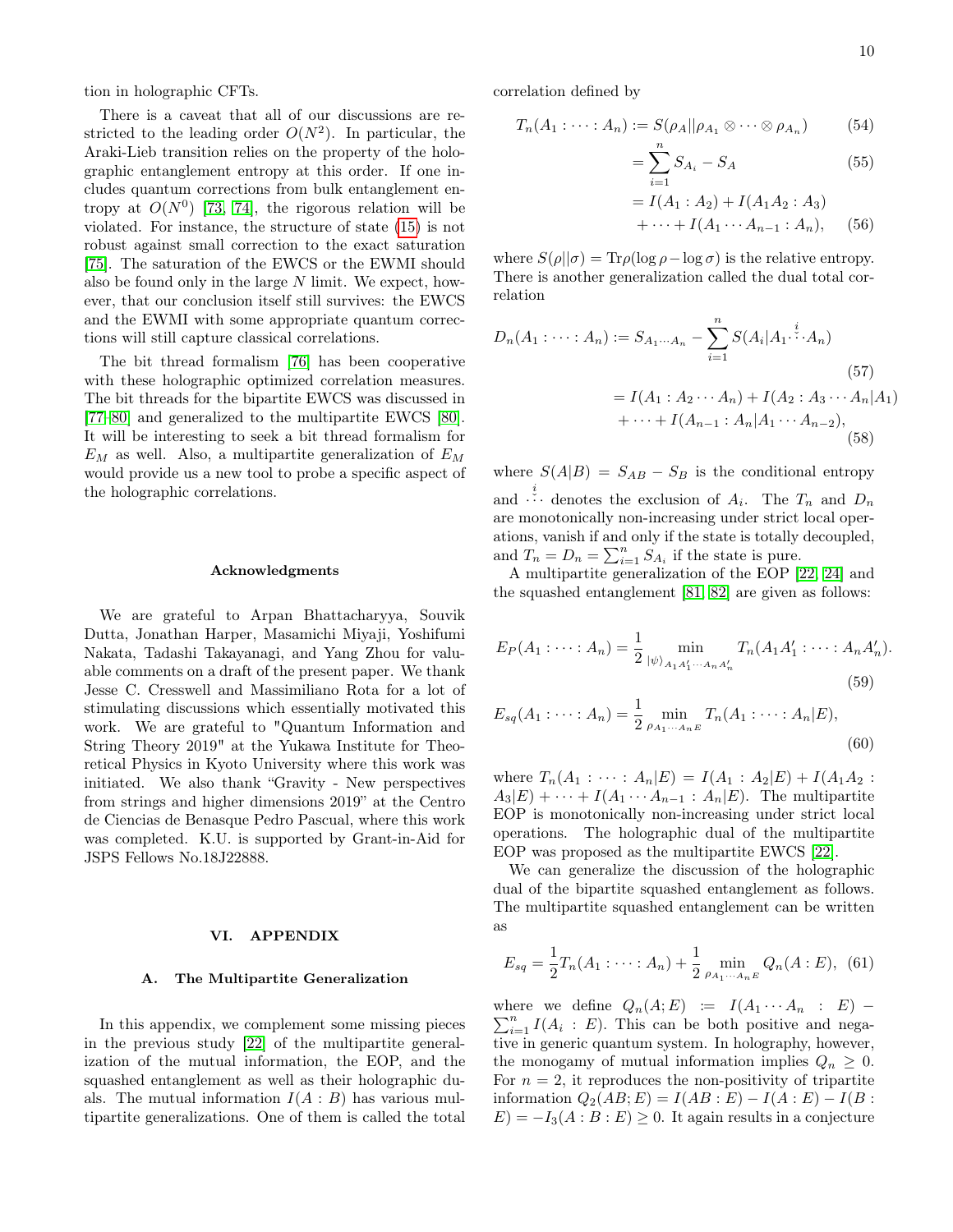that holographic multipartite squashed entanglement is equivalent to half of the total correlation,

$$
E_{sq}(A_1 : \dots : A_n) = \frac{1}{2} T_n(A_1 : \dots : A_n).
$$
 (62)

For the latter convenience, we introduce two nonnegative quantities for  $n \geq 3$ :

$$
X_n := \frac{(n-1)T_n - D_n}{n-2}, \ Y_n := \frac{(n-1)D_n - T_n}{n-2}.
$$
 (63)

They are normalized so that  $X_n = Y_n = \sum_{i=1}^n S_{A_i}$  holds for pure states. They are positive semi-definite as it is clear from the following expressions,

$$
X_n(A_1 : \dots : A_n) = \frac{1}{n-2} \sum_{i=1}^n T_{n-1}(A_1 : \dots : A_n), \quad (64)
$$

$$
Y_n(A_1 : \dots : A_n) = \frac{1}{n-2} \sum_{i=1}^n D_{n-1}(A_1 : \dots : A_n | A_i), \quad (65)
$$

where  $D_n(A_1 : \cdots : A_n | E) = I(A_1 : A_2 \cdots A_n | E) + I(A_2 :$  $A_3 \cdots A_n | A_1 E$  +  $\cdots$  +  $I(A_{n-1} : A_n | A_1 \cdots A_{n-2} E)$ .  $X_n$ is monotonically non-increasing under strict local operations, while the  $Y_n$  is not necessarily. Both  $X_n$  and  $Y_n$  are not faithful i.e. there exists a state which is not decoupled  $\rho_A \neq \rho_{A_1} \otimes \cdots \otimes \rho_{A_n}$  but  $X_n = 0$  or  $Y_n = 0$ . Thus we do not consider each of them as a good correlation measure. Note a balance equation,

$$
T_n + D_n = X_n + Y_n = \sum_{i=1}^n I(A_1 : \cdots : A_n).
$$
 (66)

For holographic states, the monogamy of mutual information leads to a generic ordering

<span id="page-10-10"></span>
$$
X_n \le T_n \le D_n \le Y_n. \tag{67}
$$

Indeed,  $T_n \leq D_n$  follows from the monogamy of mutual information,

$$
D(A_1 : \cdots : A_n)
$$
  
=  $I(A_1 : A_2 \cdots A_n) + I(A_2 : A_3 \cdots A_n | A_1)$   
+  $\cdots + I(A_{n-1} : A_n | A_1 \cdots A_{n-2})$   
 $\geq I(A_1 : A_2 \cdots A_n) + I(A_2 : A_3 \cdots A_n)$   
+  $\cdots + I(A_{n-1} : A_n)$   
=  $T(A_1 : \cdots : A_n)$ . (68)

Then  $X_n \leq T_n$  and  $D_n \leq Y_n$  are obvious by their definition.

Now we present some lower bounds on the multipartite EOP, which generalizes and complements the inequalities proven in [\[22\]](#page-11-6). The multipartite EOP is bounded from below by half of any multipartite correlation measure Θ

which satisfies (i)  $\Theta = \sum_{i=1}^{n} S_{A_i}$  for pure *n*-partite states, and (ii) is non-increasing under strict local operations,

$$
E_P \ge \frac{1}{2}\Theta. \tag{69}
$$

It is obvious from the definition [\(59\)](#page-9-0) following the same logic as in [\[22\]](#page-11-6). Here  $T_n$ ,  $D_n$ , and  $X_n$  satisfy both conditions, but  $Y_n$  does not satisfy (ii). Thus, we get three inequalities for generic multipartite states

$$
E_P \ge \frac{1}{2} \max\{X_n, T_n, D_n\}.
$$
 (70)

The lower bounds by  $T_n$  and  $X_3$  were proven in [\[22\]](#page-11-6), and the above inequality gives  $n$ -partite generalization for  $X_n$ . On the other hand, the bound by  $D_n$  is totally new. Interestingly,  $D_n$  gives a stricter lower bound on  $E_P$  than  $T_n$  in holography by the ordering [\(67\)](#page-10-10). One can check that  $E_W \geq \frac{1}{2}D_n$  always holds, while  $E_W \geq \frac{1}{2}Y_n$  is not true in general.

- <span id="page-10-0"></span>[1] Juan Martin Maldacena. The Large N limit of superconformal field theories and supergravity. Int. J. Theor. Phys., 38:1113–1133, 1999. [Adv. Theor. Math. Phys.2,231(1998)].
- [2] S. S. Gubser, Igor R. Klebanov, and Alexander M. Polyakov. Gauge theory correlators from noncritical string theory. Phys. Lett., B428:105–114, 1998.
- <span id="page-10-1"></span>[3] Edward Witten. Anti-de Sitter space and holography. Adv. Theor. Math. Phys., 2:253–291, 1998.
- <span id="page-10-2"></span>[4] Juan Martin Maldacena. Eternal black holes in anti-de Sitter. JHEP, 04:021, 2003.
- [5] Mark Van Raamsdonk. Building up spacetime with quantum entanglement. Gen. Rel. Grav., 42:2323–2329, 2010. [Int. J. Mod. Phys.D19,2429(2010)].
- [6] Juan Maldacena and Leonard Susskind. Cool horizons for entangled black holes. Fortsch. Phys., 61:781–811, 2013.
- [7] Tadashi Takayanagi. Holographic Spacetimes as Quantum Circuits of Path-Integrations. JHEP, 12:048, 2018.
- <span id="page-10-3"></span>[8] Mark Van Raamsdonk. Building up spacetime with quantum entanglement II: It from BC-bit. arXiv:1809.01197.
- <span id="page-10-4"></span>[9] Shinsei Ryu and Tadashi Takayanagi. Holographic derivation of entanglement entropy from AdS/CFT. Phys. Rev. Lett., 96:181602, 2006.
- <span id="page-10-5"></span>[10] Aitor Lewkowycz and Juan Maldacena. Generalized gravitational entropy. JHEP, 08:090, 2013.
- <span id="page-10-6"></span>[11] Veronika E. Hubeny, Mukund Rangamani, and Tadashi Takayanagi. A Covariant holographic entanglement entropy proposal. JHEP, 07:062, 2007.
- <span id="page-10-7"></span>[12] Xi Dong, Aitor Lewkowycz, and Mukund Rangamani. Deriving covariant holographic entanglement. JHEP, 11:028, 2016.
- <span id="page-10-8"></span>[13] Matthew J Donald, Michał Horodecki, and Oliver Rudolph. The uniqueness theorem for entanglement measures. Journal of Mathematical Physics, 43(9):4252–4272, 2002.
- <span id="page-10-9"></span>[14] Koji Umemoto and Tadashi Takayanagi. Entanglement of purification through holographic duality. Nature Phys., 14(6):573–577, 2018.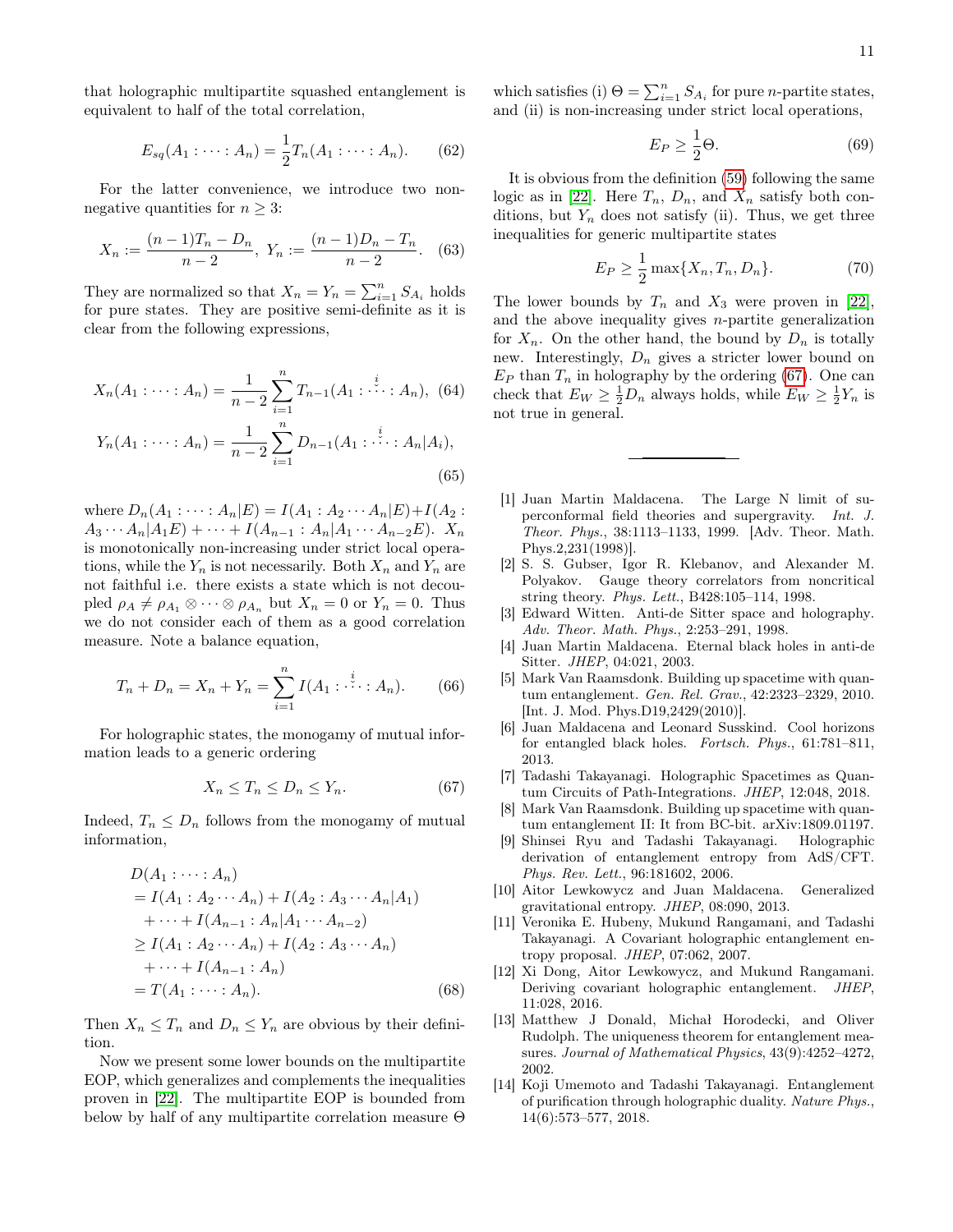- <span id="page-11-0"></span>[15] Phuc Nguyen, Trithep Devakul, Matthew G. Halbasch, Michael P. Zaletel, and Brian Swingle. Entanglement of purification: from spin chains to holography. JHEP, 01:098, 2018.
- <span id="page-11-1"></span>[16] Aron C. Wall. Maximin Surfaces, and the Strong Subadditivity of the Covariant Holographic Entanglement Entropy. Class. Quant. Grav., 31(22):225007, 2014.
- [17] Bartlomiej Czech, Joanna L. Karczmarek, Fernando Nogueira, and Mark Van Raamsdonk. The Gravity Dual of a Density Matrix. Class. Quant. Grav., 29:155009, 2012.
- <span id="page-11-2"></span>[18] Matthew Headrick, Veronika E. Hubeny, Albion Lawrence, and Mukund Rangamani. Causality & holographic entanglement entropy. JHEP, 12:162, 2014.
- <span id="page-11-3"></span>[19] Barbara M Terhal, Michał Horodecki, Debbie W Leung, and David P DiVincenzo. The entanglement of purification. Journal of Mathematical Physics, 43(9):4286–4298, 2002.
- <span id="page-11-4"></span>[20] Brian Swingle. Entanglement Renormalization and Holography. Phys. Rev., D86:065007, 2012.
- <span id="page-11-5"></span>[21] Masamichi Miyaji and Tadashi Takayanagi. Surface/State Correspondence as a Generalized Holography. PTEP, 2015(7):073B03, 2015.
- <span id="page-11-6"></span>[22] Koji Umemoto and Yang Zhou. Entanglement of Purification for Multipartite States and its Holographic Dual. JHEP, 10:152, 2018.
- <span id="page-11-7"></span>[23] Ning Bao and Illan F. Halpern. Holographic Inequalities and Entanglement of Purification. JHEP, 03:006, 2018.
- <span id="page-11-8"></span>[24] Ning Bao and Illan F. Halpern. Conditional and Multipartite Entanglements of Purification and Holography. Phys. Rev., D99(4):046010, 2019.
- <span id="page-11-9"></span>[25] Hayato Hirai, Kotaro Tamaoka, and Tsuyoshi Yokoya. Towards Entanglement of Purification for Conformal Field Theories. PTEP, 2018(6):063B03, 2018.
- [26] Ricardo Espíndola, Alberto Guijosa, and Juan F. Pedraza. Entanglement Wedge Reconstruction and Entanglement of Purification. Eur. Phys. J., C78(8):646, 2018.
- [27] Ning Bao, Aidan Chatwin-Davies, and Grant N. Remmen. Entanglement of Purification and Multiboundary Wormhole Geometries. JHEP, 02:110, 2019.
- [28] Run-Qiu Yang, Cheng-Yong Zhang, and Wen-Ming Li. Holographic entanglement of purification for thermofield double states and thermal quench. JHEP, 01:114, 2019.
- [29] Pawel Caputa, Masamichi Miyaji, Tadashi Takayanagi, and Koji Umemoto. Holographic entanglement of purification from conformal field theories. Phys. Rev. Lett., 122:111601, Mar 2019.
- [30] Peng Liu, Yi Ling, Chao Niu, and Jian-Pin Wu. Entanglement of Purification in Holographic Systems. JHEP, 09:071, 2019.
- [31] Wu-Zhong Guo. Entanglement of purification and projection operator in conformal field theories. Phys. Lett., B797:134934, 2019.
- <span id="page-11-26"></span>[32] Arpan Bhattacharyya, Alexander Jahn, Tadashi Takayanagi, and Koji Umemoto. Entanglement of purification in many body systems and symmetry breaking. Phys. Rev. Lett., 122:201601, May 2019.
- [33] Mahdis Ghodrati, Xiao-Mei Kuang, Bin Wang, Cheng-Yong Zhang, and Yu-Ting Zhou. The connection between holographic entanglement and complexity of purification. JHEP, 09:009, 2019.
- [34] Andrea Prudenziati. A geodesic Witten diagram description of holographic entanglement entropy and its quantum corrections. JHEP, 06:059, 2019.
- [35] Ning Bao, Geoffrey Penington, Jonathan Sorce, and Aron C. Wall. Holographic Tensor Networks in Full AdS/CFT. arXiv:1902.10157.
- [36] Komeil Babaei Velni, M. Reza Mohammadi Mozaffar, and M. H. Vahidinia. Some Aspects of Entanglement Wedge Cross-Section. JHEP, 05:200, 2019.
- [37] Toshihiro Ota. Comments on holographic entanglements in cutoff AdS. arXiv:1904.06930.
- [38] Niko Jokela and Arttu Pönni. Notes on entanglement wedge cross sections. JHEP, 07:087, 2019.
- [39] Wu-Zhong Guo. Entanglement of purification and disentanglement in CFTs. JHEP, 09:080, 2019.
- <span id="page-11-10"></span>[40] Yuya Kusuki and Kotaro Tamaoka. Dynamics of Entanglement Wedge Cross Section from Conformal Field Theories. arXiv:1907.06646.
- <span id="page-11-11"></span>[41] Jonah Kudler-Flam and Shinsei Ryu. Entanglement negativity and minimal entanglement wedge cross sections in holographic theories. Phys. Rev., D99(10):106014, 2019.
- [42] Jonah Kudler-Flam, Ian MacCormack, and Shinsei Ryu. Holographic entanglement contour, bit threads, and the entanglement tsunami. J. Phys., A52(32):325401, 2019.
- [43] Jonah Kudler-Flam, Masahiro Nozaki, Shinsei Ryu, and Mao Tian Tan. Quantum vs. classical information: operator negativity as a probe of scrambling. arXiv:1906.07639.
- <span id="page-11-12"></span>[44] Yuya Kusuki, Jonah Kudler-Flam, and Shinsei Ryu. Derivation of Holographic Negativity in  $AdS_3/CFT_2$ . Phys. Rev. Lett., 123(13):131603, 2019.
- <span id="page-11-13"></span>[45] Kotaro Tamaoka. Entanglement Wedge Cross Section from the Dual Density Matrix. Phys. Rev. Lett., 122(14):141601, 2019.
- <span id="page-11-14"></span>[46] Souvik Dutta and Thomas Faulkner. A canonical purification for the entanglement wedge cross-section. arXiv:1905.00577.
- <span id="page-11-15"></span>[47] Patrick Hayden, Matthew Headrick, and Alexander Maloney. Holographic Mutual Information is Monogamous. Phys. Rev., D87(4):046003, 2013.
- <span id="page-11-16"></span>[48] Ryszard Horodecki, Paweł Horodecki, Michał Horodecki, and Karol Horodecki. Quantum entanglement. Rev. Mod. Phys., 81:865–942, Jun 2009.
- <span id="page-11-17"></span>[49] Veronika E. Hubeny, Henry Maxfield, Mukund Rangamani, and Erik Tonni. Holographic entanglement plateaux. JHEP, 08:092, 2013.
- <span id="page-11-18"></span>[50] Matthew Headrick. General properties of holographic entanglement entropy. JHEP, 03:085, 2014.
- <span id="page-11-19"></span>[51] L Henderson and V Vedral. Classical, quantum and total correlations. Journal of Physics A: Mathematical and General, 34(35):6899–6905, aug 2001.
- <span id="page-11-20"></span>[52] Harold Ollivier and Wojciech H. Zurek. Quantum discord: A measure of the quantumness of correlations. Phys. Rev. Lett., 88:017901, Dec 2001.
- <span id="page-11-21"></span>[53] Matthias Christandl and Andreas Winter. "squashed entanglement": An additive entanglement measure. Journal of Mathematical Physics, 45(3):829–840, 2004.
- <span id="page-11-22"></span>[54] Dong Yang, Michał Horodecki, and Z. D. Wang. An additive and operational entanglement measure: Conditional entanglement of mutual information. Phys. Rev. Lett., 101:140501, Sep 2008.
- <span id="page-11-23"></span>[55] Joshua Levin and Graeme Smith. Optimized measures of bipartite quantum correlation. arXiv:1906.10150, 2019.
- <span id="page-11-24"></span>[56] Joshua Levin, Oliver DeWolfe, and Graeme Smith. Correlation measures and distillable entanglement in ads/cft. arXiv:1909.04727, 2019.
- <span id="page-11-25"></span>[57] Shrobona Bagchi and Arun Kumar Pati. Monogamy,